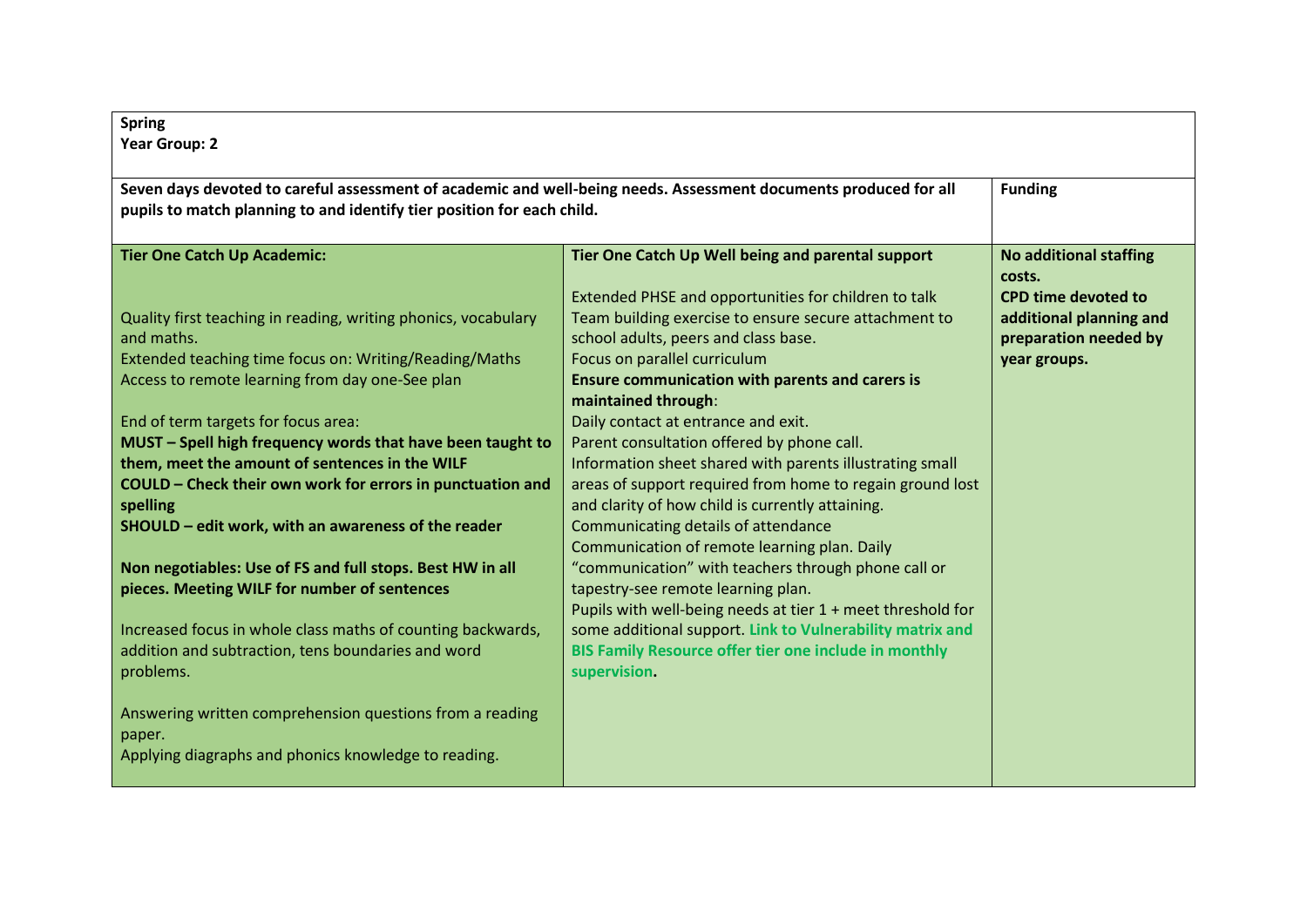| Vocab provision: New vocabulary selected each term.<br>Introduced to children in project sessions and linked to new |  |
|---------------------------------------------------------------------------------------------------------------------|--|
| learning                                                                                                            |  |
|                                                                                                                     |  |
|                                                                                                                     |  |
|                                                                                                                     |  |
|                                                                                                                     |  |
|                                                                                                                     |  |

| <b>Spring</b>                                                                                                                                                                              |                                |                         |
|--------------------------------------------------------------------------------------------------------------------------------------------------------------------------------------------|--------------------------------|-------------------------|
| <b>Year Group: 2</b>                                                                                                                                                                       |                                |                         |
|                                                                                                                                                                                            |                                |                         |
| Seven days devoted to careful assessment of academic and well-being needs. Assessment documents produced for all<br>pupils to match planning to and identify tier position for each child. |                                | <b>Funding</b>          |
| <b>Tier Two Catch up Academic:</b>                                                                                                                                                         | Tier Two Catch up : Well being | Through catch up and PP |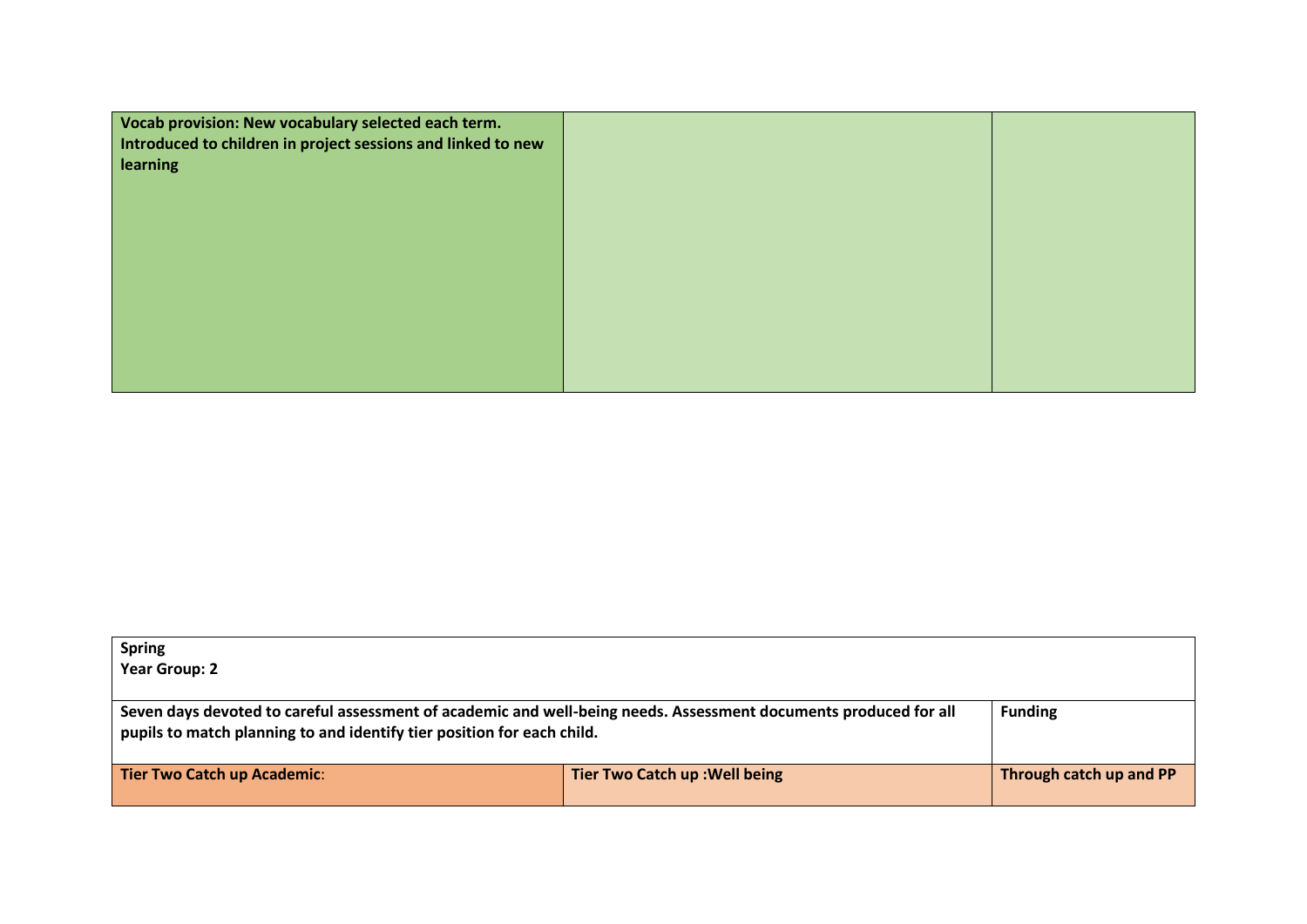| Focus of intervention group term1:                              | Social and emotional support through small group             | <b>Additional TA hours x 4</b>   |
|-----------------------------------------------------------------|--------------------------------------------------------------|----------------------------------|
| Short term focussed tuition where children have fallen behind   | intervention where necessary e.g T days                      | hours per week                   |
| but have the capacity to catch up.                              | Low level Family Resource help with pupil attendance,        | @£2,000 per year group           |
| <b>Achieved through:</b>                                        | support and guidance for parents e.g sleep routines, small   |                                  |
| TA taking class for session and teacher focusing on group task. | behavioural issues or anxiety. Link to Vulnerability matrix  | Total cost £4,000                |
| Plus an hour and a half from deputy head.                       | and BIS Family Resource offer tier two or three according    |                                  |
|                                                                 | to need include in monthly supervision.                      | <b>Total amount of KS1 catch</b> |
| Focus of intervention groups term1:                             | <b>Ensure extended communication with parents and carers</b> | up funding @£9,300               |
| Writing: spelling of HFW, Using THRASs to support spelling,     | is maintained through:                                       |                                  |
| volume of writing, checking and editing.                        | Information sheet shared with parents illustrating aspects   | <b>Total additional TA</b>       |
|                                                                 | of attainment where child has fallen behind and requires     | funded support=£9,400.           |
| Phonics: Applying phonics to decode full sentences quickly      | additional support to regain prior level. More details of    |                                  |
| and accurately (LA)                                             | support required from home.                                  | PP funding for hardware          |
|                                                                 | Communicating details of attendance and accelerating         | for remote learning:             |
| Maths: calculation basics for addition & subtraction using      | procedures for securing good levels of attendance.           |                                  |
| drawn numberlines, overlearning of content taught in class,     | Family resource support offer                                |                                  |
| place value, counting forwards and backwards over the tens      |                                                              |                                  |
| boundaries.                                                     |                                                              |                                  |
|                                                                 |                                                              |                                  |
| Reading: Paper technique, practise reading and answering        |                                                              |                                  |
| written questions.                                              |                                                              |                                  |
|                                                                 |                                                              |                                  |
| Vocab: Use of higher level vocab when writing to improve        |                                                              |                                  |
| pieces                                                          |                                                              |                                  |
|                                                                 |                                                              |                                  |
|                                                                 |                                                              |                                  |
|                                                                 |                                                              |                                  |
|                                                                 |                                                              |                                  |
|                                                                 |                                                              |                                  |

| Spring:            |  |
|--------------------|--|
| <b>Year Group:</b> |  |